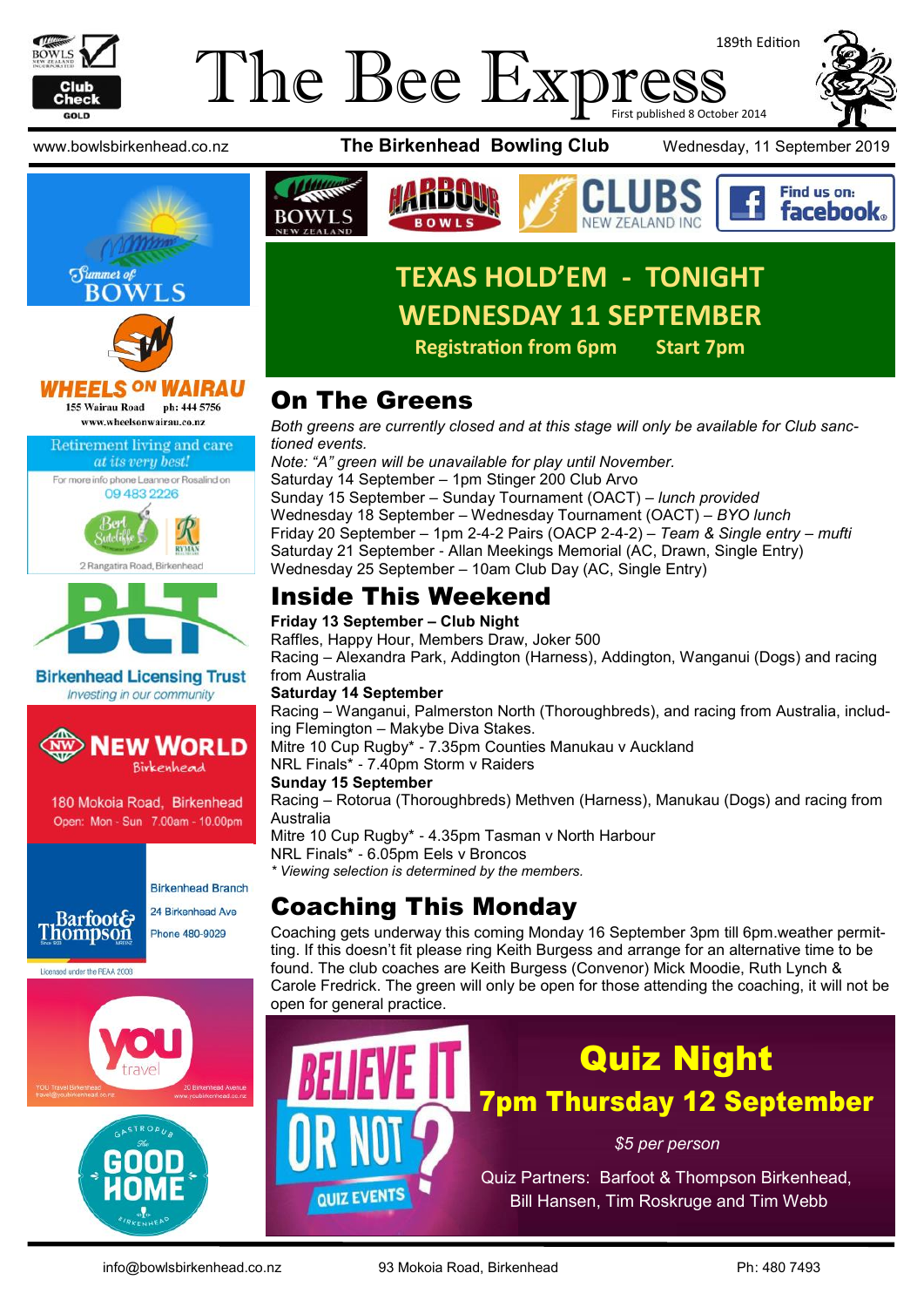www.bowlsbirkenhead.co.nz **The Birkenhead Bowling Club** Wednesday, 11 September 2019



M: 0274 923 125 Birkenhead 09 480 9029<br>P: 09 418 3846 E: troskruge@barfoot.co Birkenhead 24 BH<br>P O Box 34027 BM







**ASBESTOS MANAGEMENT PLANS** 







BIRKENHEAD Recreation Drive PH: 418 2424 Proudly Supporting Bowls Birkenhead

www.birkenheadrsa.com

### **Sunday 15 September – Tournament (OACT)** *Lunch provided, Limited to 14 teams*

*Get a team together and enjoy a day on the green and a buffet lunch provided*

### **Wednesday 18 September – Tournament (OACT)**

*BYO lunch, Limited to 14 teams*

### Murphy On Her Way

Birkenhead Bowling Club has great pleasure confirming current dual world singles champion and Australian Jackaroo Karen Murphy will be running her Bowls Clinic at Birken-

head Bowling Club on Thursday 13 and Friday 14 February 2020. Details of the Clinics and application forms will be available from Birkenhead Bowling Club, its website and from Bowls North Harbour's website soon.

Karen will also be competing in the \$6,500 "The Good Home Birkenhead" Women's Pairs over the weekend of Saturday 15 and Sunday 16 February. Karen will partner up with one of the attendees of her Bowls Clinic. A great experience and opportunity for one lucky bowler to play

with the world's best. Birkenhead Bowling Club would like



Karen Murphy will be at Birkenhead Bowling Club in February 2020 to run her Bowls Clinic and compete in the \$6,500 "The Good Home Birkenhead" Women's Pairs.

to thank Bowls North Harbour's Bias Fund for their assistance in making Karen's visit possible.

Only three women have held the world singles championship title back to back, Elsie Wilkie (New Zealand) 1973 & 1977, Margaret Johnston (Ireland) 2000 & 2004, Karen (Australia) 2012 & 2016

## Didn't Return Empty-handed

There were high hopes of claiming the Executive Fours this year after coming runners-up a couple of years back. The team with Jimmy "Jandals" Heath off the front, the every steady Evan Thomas covering at two, after all it was bonus fours and those bonus points are all important. President John Croy hovering in the threes position and Randall Watkins skipping the team out of any trouble if required. Four games were all that stood in Birkenhead's way to glory. After the Bowls North Harbour Centre official opening it was into it, but first up a narrow loss (5-7), not a good start. The second game and Birkenhead handed out an old fashion thrashing to the Centre Executive team (22-0).

After lunch and two more wins (7-6 and 22-2), but the loss in the morning had hurt them. Browns Bay took the honours with four wins and Birkenhead was left in fourth place pondering what could have been. The lads didn't return empty-handed, they brought back the new 2019-20 Centre handbooks, which are now available from the Club.

**Housie! - Thursday 19 September Caller: Kevin "Scratchy" George Cash Prizes First Game 7pm Bingo cards only \$1 per card** Further info ph: 0275 297297, Entry restricted to 18 years and over

Housie! Bingo! every third Thursday in the month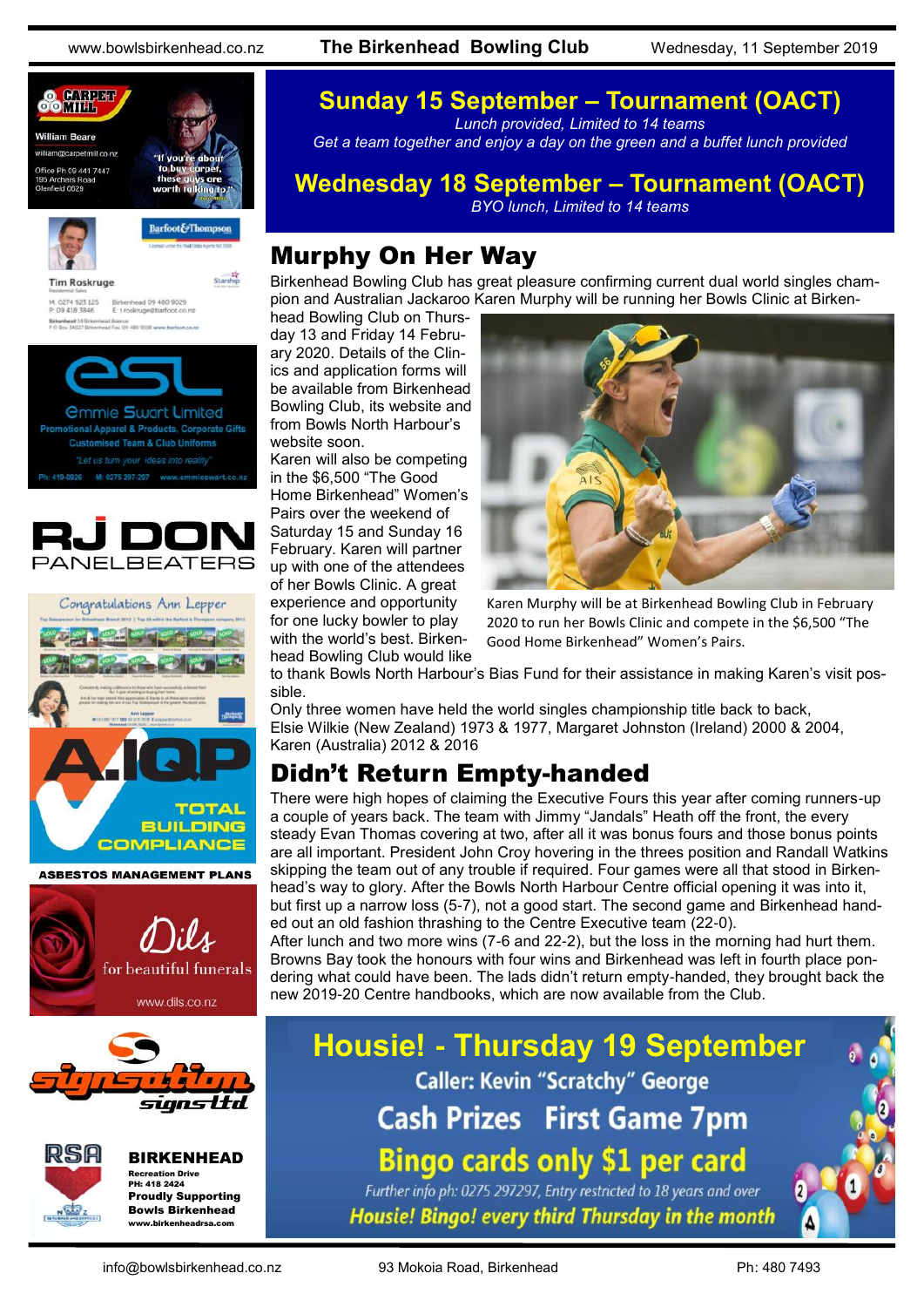www.bowlsbirkenhead.co.nz **The Birkenhead Bowling Club** Wednesday, 11 September 2019



# **Stinger 200 Club Arvo 1pm Saturday 14 September**

### Munro Makes Team

The Men's 1-5 BNH Representative Team for the 2019 / 20 season was named recently, with Birkenhead's Stacy Munro in the fours.

The 9 man team is as follows: Fours: Bob Telfer (skip) – Takapuna Gordon Jenkins – Takapuna **Stacy Munro – Birkenhead** Allan Langley – Mairangi Bay Triples: Zaylin Ross (skip) – Riverhead Matthew Higginson – Orewa Chris Searle – Orewa Pairs: Phil Chisholm (skip)- Mairangi Bay David Payne – Mairangi Bay The women's 1-5 BNH Representative Team was named earlier but didn't feature any Bir-



Stacy Munro in action at this year's Nationals

### McSweeney Cleans Up

kenhead women.

Saturday and the first Stinger 200 Club Arvo for the season got underway at 1pm. A small field assembled but competing against an All Black test was always going to be a big ask. Round one saw both Dennis McSweeney's and Mick Moodie's triples win through to play each other for the afternoon's top prize. A twelve to six win to McSweeney's triple saw Dennis McSweeney, Gary Wallace and Alex Abela claim the cash.

The Stinger jackpot sitting at \$200 and only one team with a positive differential, a plus twenty. A one in thirty chance of winning the \$200, pretty good odds in the Club's favour and if not stuck it would jackpot to next week, but low and behold the number twenty appeared in lights. Not only had McSweeney's triple got cash for winning the afternoon they had also won a further \$200 which they share with the team they played in the last game, which happened to be Moodie's triple.

For your chance of some cash join in the next Stinger 200 Club Arvo this Saturday 14 September.

Names In by 12.45pm for a 1pm start. Entry \$5, Dress is mufti. Due to the structure of the competition entry is on first-come bases.

## Texas Hold'em Tonight

Our first regular second Wednesday in the month Texas Hold'em Tournament is tonight. It is serious but not too serious, the experienced players do help out.

Wednesday 11 September, registration from 6pm, Tournament starts 7pm sharp. Enter on the night, entry fee is \$5, buy-in is \$10 with rebuys \$15 up to three rounds. The size of the pool will determine the amount of places that will be paid, with a maximum prize pool of \$500. All funds raised will go towards upgrading Club equipment.

Members, friends and guests are all most welcome to come along and to what promises to be one most entertaining night.

Club dress code applies, No sunglasses or hoodies except while seated and playing at a poker table.

Further information contact Joseph Korkis (021 263 5606) or Peter Nathan (021 068 0900) Circle the second Wednesday in each month for Texas Hold'em.

### New Cards

If you have paid your sub in full for the coming season by Sunday 1 September your new 2019-20 membership card is now available for collection from the Club. If you paid on or after Monday 2 September your card will be available in a couple of weeks.

## **This Weekend's Picks Close 6.30pm Friday 13 September SKY SURVIVOR - NRL Finals**